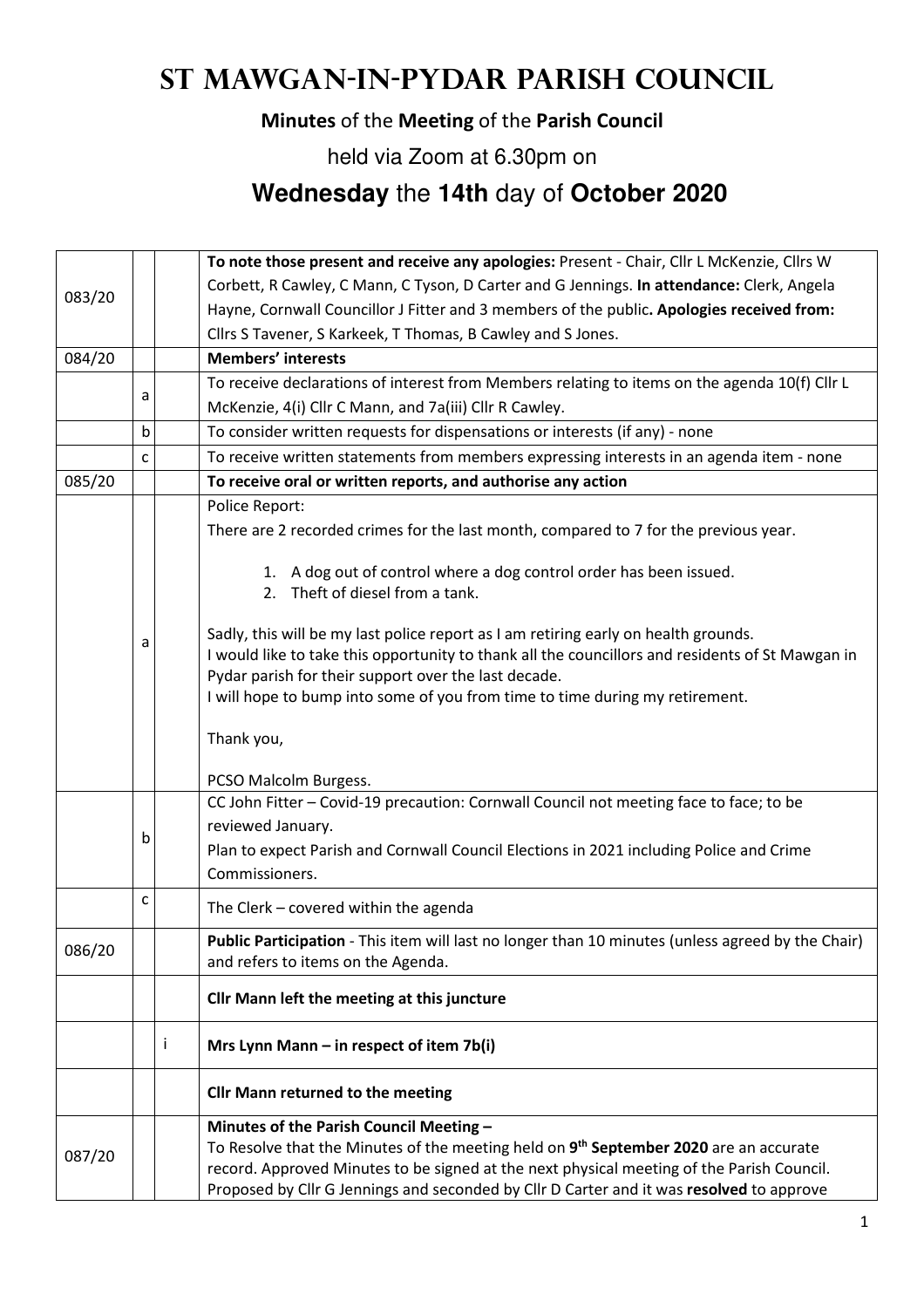| 088/20 |   |     | <b>PLANNING</b>                                                                                                                                                                                                                                                                                                                                                                                                                                                                                                                                                               |  |  |
|--------|---|-----|-------------------------------------------------------------------------------------------------------------------------------------------------------------------------------------------------------------------------------------------------------------------------------------------------------------------------------------------------------------------------------------------------------------------------------------------------------------------------------------------------------------------------------------------------------------------------------|--|--|
|        | a |     | Pre-App Consultation in accordance with Local Council protocol - none                                                                                                                                                                                                                                                                                                                                                                                                                                                                                                         |  |  |
|        | b |     | Planning - new applications - to discuss and decide on response to Cornwall Council                                                                                                                                                                                                                                                                                                                                                                                                                                                                                           |  |  |
|        |   | Ť   | PA20/07075. Applicant Mr Ray Symons. Proposal: Proposed additions to provide ground floor<br>bedroom separate W.C with first floor study/office over. Location: Sandpipers 1 Gwel An Mor<br>Mawgan Porth. Proposed by Cllr W Corbett and seconded by Cllr C Tyson and it was resolved<br>no objection.                                                                                                                                                                                                                                                                        |  |  |
|        |   | ii  | PA20/02265/PREAPP. Mr Ben Loring. Proposal: Pre application advice for a single dwelling<br>with associated amenity space. Location: Land West of Three Corners Trenance Mawgan Porth.<br>Proposed by Cllr L McKenzie and seconded by Cllr W Corbett and it was resolved to respond to<br>Planning Authority with PC concerns.                                                                                                                                                                                                                                                |  |  |
|        |   | iii | PA20/07379. Applicant Mr Stephen Longden. Proposal: Application for planning in principle for<br>the construction of one dwelling. Location: Land At OS Grid Ref 187424 65942 St Mawgan.<br>Permission in principle applications have a shorter time frame for comment and the Working<br>Planning Group reported that a response had been sent to the Local Planning Authority that<br>was in line with the case officer's comments last year.                                                                                                                               |  |  |
|        |   | iv  | PA20/05813. Applicant Mrs Angela Hayne St Mawgan Parish Council. Proposal: Upgrade of<br>Disabled WC and new pitched roof over. Location: Public Conveniences Penpont St Mawgan.<br>This application will be left to the discretion of the case officer.                                                                                                                                                                                                                                                                                                                      |  |  |
|        |   | v   | PA20/08213. Applicant: Mr David Mitchell. Proposal: Works to trees in a conservation area<br>namely 1. To remove 1 Mountain Ash tree which poses a danger to the property, garage/barn,<br>connecting powerline and neighbour property and 2. To remove 1 Conifer tree which has<br>grown to mingle within the Ash tree and is now unmanageable. A professional tree surgeon<br>will be instructed to carry out the work. Due to the proximity to buildings and powerlines we<br>do not intend to replant in this area. Location: Valley View St Mawgan TR8 4EW. Proposed by  |  |  |
|        |   | vi  | Cllr W Corbett and seconded by Cllr D Carter and it was resolved to defer to the tree officer.<br>PA20/07878. Applicant: Sun Haven Valley. Proposal: Variation of condition 2 (plans) in respect<br>of decision notice - PA17/09687 (Use of land for the stationing of 15 static holiday caravans<br>and 15 holiday lodges, provision of access and car parking). Location: Sun Haven Holiday Park<br>Mawgan Porth Grid Ref 186184 / 66786. Proposed by Cllr W Corbett and seconded by Cllr C<br>Tyson and it was resolved to defer to the November meeting to clarify plans. |  |  |
|        |   | vii | PA20/08239. Applicant Ms Deacon. Proposal: Non Material Amendment to Application No.<br>PA18/05773 dated 9th August 2018 for Internal remodelling, single storey ground floor<br>extension and first floor extension over existing ground floor and associated works namely<br>internal layout revisions, change external wall claddings and facings and additional window to<br>south west elevation. Location: Boskel Mawgan Porth Hill Mawgan Porth TR8 4AL. Proposed by<br>Cllr W Corbett and seconded by Cllr L McKenzie and it was resolved no objection.               |  |  |
|        | C |     | To consider planning applications received before meeting                                                                                                                                                                                                                                                                                                                                                                                                                                                                                                                     |  |  |
|        |   | I   | PA20/07009. Applicant: Mark Hampson. Proposal: Replacement 16 UPVC windows to the<br>house. Location: Gweal Lanvean St Mawgan TR8 4EY. Proposed by Cllr W Corbett and<br>seconded by Cllr G Jennings and it was resolved no objection.                                                                                                                                                                                                                                                                                                                                        |  |  |
|        |   | ij. | PA20/08465. Applicant: Ms C Wills. Proposal: Proposed replacement pool house with<br>refurbishment of existing swimming pool and associated works. Location: Linden Lea Trevenna<br>Cross St Mawgan TR8 4HB. Extension of time for comment has been applied for until 12 <sup>th</sup><br>November. Proposed by Cllr W Corbett and seconded by Cllr C Mann and it was resolved to<br>defer until the November meeting due to the late receipt of the planning advice.                                                                                                         |  |  |
|        | d |     | To note Advices and Decisions by Cornwall Council:                                                                                                                                                                                                                                                                                                                                                                                                                                                                                                                            |  |  |
|        |   |     | PA20/05994 APPROVED Applicant: Mr & Mrs C Foster. Proposal: Construction of a<br>replacement dwelling (existing dwelling to be demolished) with variation of condition 2                                                                                                                                                                                                                                                                                                                                                                                                      |  |  |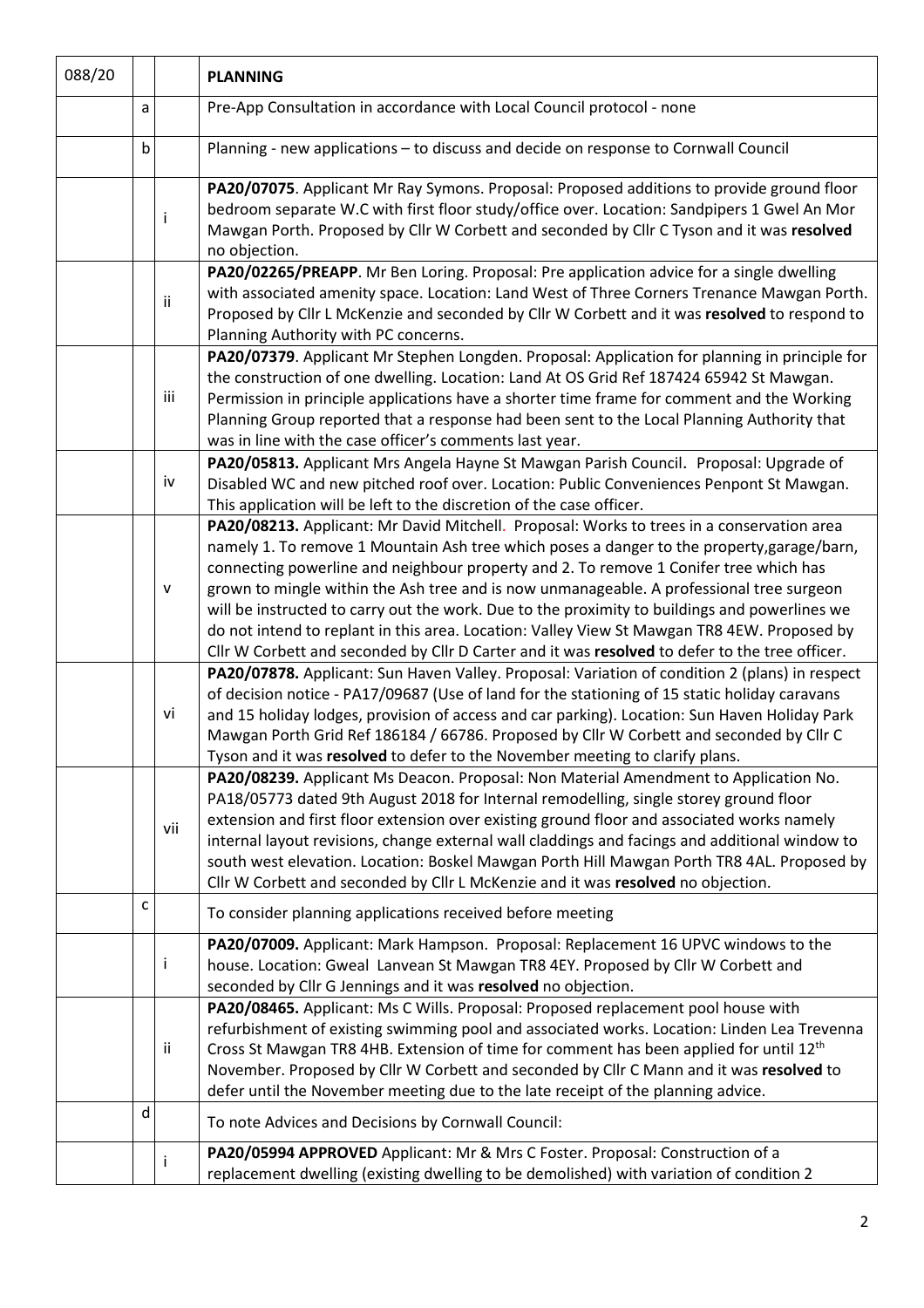|        |    |      | (approved plans) of application no. PA19/04257. Location: Little Tredragon Tredragon Road                                                                                                                                                                                       |  |  |
|--------|----|------|---------------------------------------------------------------------------------------------------------------------------------------------------------------------------------------------------------------------------------------------------------------------------------|--|--|
|        |    |      | Mawgan Porth TR8 4DG. Noted.                                                                                                                                                                                                                                                    |  |  |
| ij.    |    |      | PA19/08940 APPROVED Applicant: Mawgan Porth Holiday Parks Ltd. Proposal: Variation of<br>condition 3 of C2/10/00772 - (Removal of condition 2 of C2/91/00105 for the extension of<br>occupancy season of 60 units to allow all year round use). Location: The Park Mawgan Porth |  |  |
|        |    |      | TR8 4BD. Noted.                                                                                                                                                                                                                                                                 |  |  |
|        |    |      | PA20/03265 REFUSED Applicant: Ms Sarah Howie. Proposal: Application for Outline Planning                                                                                                                                                                                        |  |  |
|        |    | iii  | Permission with some matters reserved (access only) for construction of two dwellings.                                                                                                                                                                                          |  |  |
|        |    |      | Location: Land South East of The Lodge Trevenna Cross St Mawgan. Noted.                                                                                                                                                                                                         |  |  |
|        |    |      | PA20/04667 APPROVED Applicant: Mr and Mrs Chris and Fiona Heritage. Proposal:                                                                                                                                                                                                   |  |  |
|        |    | iv   | Construction of annex/holiday unit to replace existing studio/garage. Location: Beach View                                                                                                                                                                                      |  |  |
|        |    |      | Trenance Mawgan Porth. Noted.                                                                                                                                                                                                                                                   |  |  |
|        |    |      | PA20/05877 REFUSED Applicant: Susan and William Schofield. Proposal: Application for                                                                                                                                                                                            |  |  |
|        |    | v    | Outline Planning Permission with some matters reserved for the Construction of two dwellings                                                                                                                                                                                    |  |  |
|        |    |      | (access only). Location: Land North OF Chy Dewetha Trenance Mawgan Porth TR8 4BY. Noted.                                                                                                                                                                                        |  |  |
|        |    |      | PA20/03986 APPROVED Applicant: Mr and Mrs J and M Cockburn. Proposal: Two storey                                                                                                                                                                                                |  |  |
|        | vi |      | extension to house, modifications to dormer windows and demolition of outbuilding. Location:                                                                                                                                                                                    |  |  |
|        |    |      | Chyryn Trenance Mawgan Porth. Noted.                                                                                                                                                                                                                                            |  |  |
|        |    |      | PA20/06014 APPROVED Applicant: Mr David Oglethorpe. Proposal: Proposed partial                                                                                                                                                                                                  |  |  |
|        |    |      | dismantling and subsequent reinstatement/rebuilding of brickwork chimney stack, above roof                                                                                                                                                                                      |  |  |
|        |    | vii  | level, making repairs to cob wall, removal of aerial and installation of satellite dish. Location:                                                                                                                                                                              |  |  |
|        |    |      | Rose Cottage Penpont St Mawgan. Noted.                                                                                                                                                                                                                                          |  |  |
|        |    |      | PA20/06015 APPROVED Applicant: Mr David Oglethorpe. Proposal: Listed Building Consent for                                                                                                                                                                                       |  |  |
|        |    |      | partial dismantling and subsequent reinstatement/rebuilding of brickwork chimney stack,                                                                                                                                                                                         |  |  |
|        |    | viii | above roof level, making repairs to cob wall, removal of aerial and installation of satellite dish.                                                                                                                                                                             |  |  |
|        |    |      | Location: Rose Cottage Penpont St Mawgan. Noted.                                                                                                                                                                                                                                |  |  |
|        |    |      | APP/D0840/W/20/3257271 in relation to PA18/11583. Applicant: Mr Richard Curtis. Proposal:                                                                                                                                                                                       |  |  |
|        |    |      | Construction of miniature railway attraction, including indoor and outdoor attractions and                                                                                                                                                                                      |  |  |
|        |    |      | amusements, and associated development. Location: Land East of Mawgan Porth Mawgan                                                                                                                                                                                              |  |  |
|        |    | ix   | Porth. Cornwall Council decision: FAILED TO DETERMINE. Proposed by Cllr W Corbett and                                                                                                                                                                                           |  |  |
|        |    |      | seconded by Cllr C Mann and it was resolved to take the PC existing objections to this proposal                                                                                                                                                                                 |  |  |
|        |    |      | to the appeal.                                                                                                                                                                                                                                                                  |  |  |
|        | e  |      | 5 day-Protocol for Local Councils                                                                                                                                                                                                                                               |  |  |
|        |    |      | PA20/02816: Quarry. The Local Planning Authority has advised that the application has been                                                                                                                                                                                      |  |  |
|        |    |      | referred to the applicant for further consideration.                                                                                                                                                                                                                            |  |  |
|        |    | ii.  | PA20/04678: The Cabin. Awaiting response to PC concerns.                                                                                                                                                                                                                        |  |  |
|        | f  |      | To discuss planning enforcement issues - to refer any new issues and updates - if any                                                                                                                                                                                           |  |  |
|        |    |      | New case: EN20/01297 Alleged change of use of land for the stationing of a cabin Land North                                                                                                                                                                                     |  |  |
|        |    |      | West of New Farm St Mawgan TR8 4HH. Noted.                                                                                                                                                                                                                                      |  |  |
|        |    |      | New case: EN20/01334 Alleged change of use of land for the stationing of a caravan Trevenna                                                                                                                                                                                     |  |  |
|        |    | ii.  | Cross St Mawgan Newquay TR8 4HA. Noted.                                                                                                                                                                                                                                         |  |  |
|        |    |      | Enforcement Complaint Form submitted 14/10: Alleged change of use of land for the                                                                                                                                                                                               |  |  |
|        |    | iii  | stationing of a caravan behind The Lodge, Trevenna Cross.                                                                                                                                                                                                                       |  |  |
|        |    |      | WORKING GROUPS - to receive reports - circulated prior to the meeting, and agree any                                                                                                                                                                                            |  |  |
| 089/20 |    |      | necessary action and expenditure:                                                                                                                                                                                                                                               |  |  |
|        | a  |      | Amenities-                                                                                                                                                                                                                                                                      |  |  |
|        |    |      |                                                                                                                                                                                                                                                                                 |  |  |
|        |    |      | St Mawgan toilets - Cllr L McKenzie proposed and it was seconded by Cllr D Carter and it was                                                                                                                                                                                    |  |  |
|        |    |      | resolved to purchase hand sanitiser on a demand and supply basis.                                                                                                                                                                                                               |  |  |
|        |    | ii   | Burial Ground – to note the burial of the late Alison Hawkey on 28 <sup>th</sup> September (Clerk in                                                                                                                                                                            |  |  |
|        |    |      | attendance). Noted.                                                                                                                                                                                                                                                             |  |  |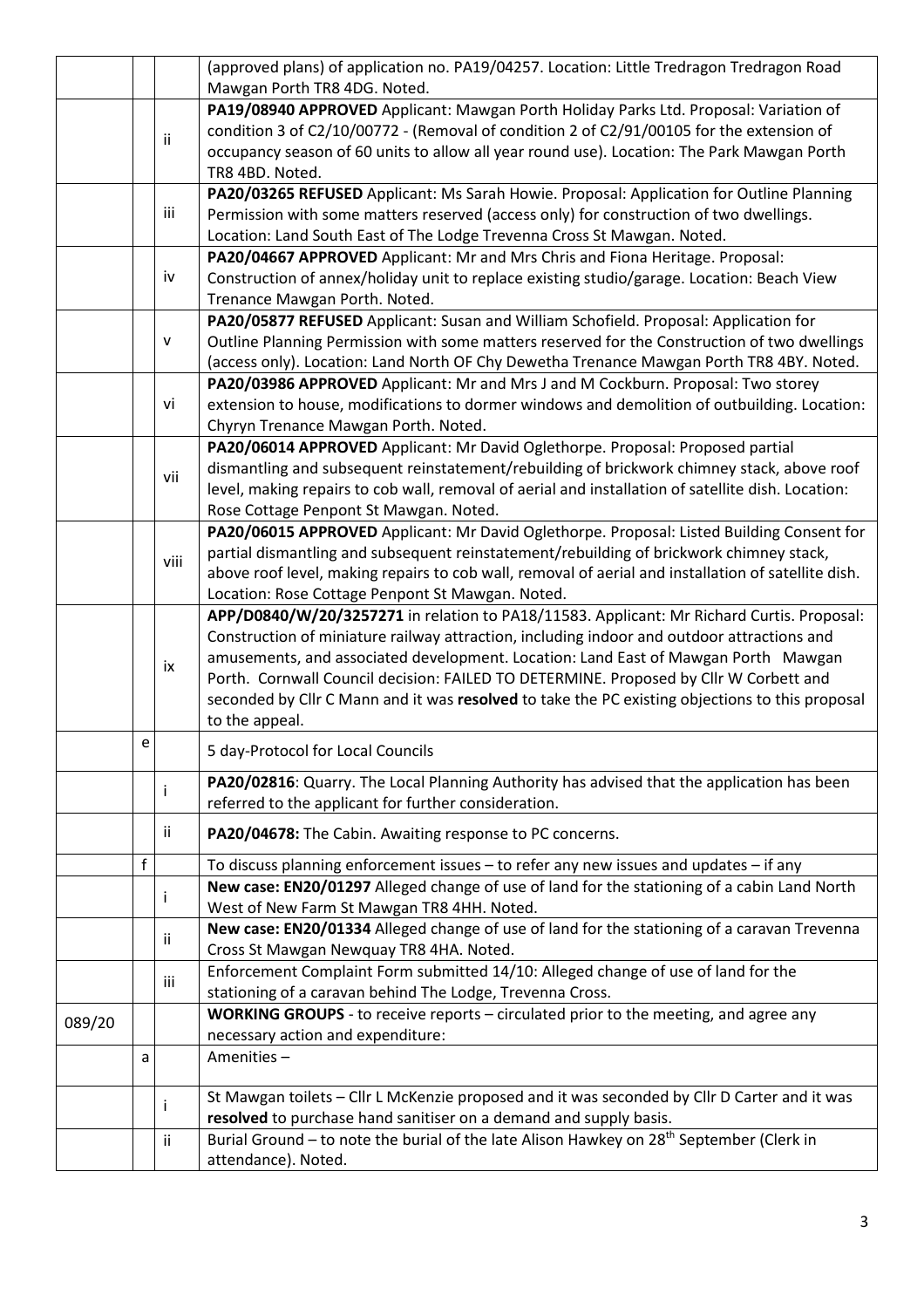|        |             |     | Cllr R Cawley left the meeting at this juncture                                                                                                                                                                                                                                                                                                                                                                                                                            |  |  |
|--------|-------------|-----|----------------------------------------------------------------------------------------------------------------------------------------------------------------------------------------------------------------------------------------------------------------------------------------------------------------------------------------------------------------------------------------------------------------------------------------------------------------------------|--|--|
|        |             | iii | Burial Ground - to approve memorial permissions for two plaques (design circulated prior to<br>meeting). Proposed by Cllr W Corbett and seconded by Cllr C Tyson and it was resolved to<br>approve.                                                                                                                                                                                                                                                                        |  |  |
|        |             | iv  | Burial Ground Survey – (report circulated prior to meeting).                                                                                                                                                                                                                                                                                                                                                                                                               |  |  |
|        |             | V   | Playing Field - breaches of no dog rule. To resolve to purchase additional signage for field<br>boundaries. Proposed by Cllr W Corbett and seconded by Cllr C Mann and it was resolved to<br>purchase substantially bigger signage for the playing field and burial ground. Action: Cllr Mann<br>and Clerk to liaise regarding content, design and cost and to report at the next meeting.                                                                                 |  |  |
|        | b           |     | Transport and Rights of Way -                                                                                                                                                                                                                                                                                                                                                                                                                                              |  |  |
|        |             |     | Cllr C Mann left the meeting at this juncture                                                                                                                                                                                                                                                                                                                                                                                                                              |  |  |
|        |             | j.  | Double Yellow Lines opposite Lanherne Cottage. Members had previously heard of issues of<br>parked cars and the health and safety of pedestrians and restriction of the flow of traffic<br>through the Penpont area. Proposed by Cllr L McKenzie and seconded by Cllr W Corbett and it<br>was resolved to liaise with residents for their opinion and approach Community Network<br>Partnership and Cornwall Council Highways for advice.                                  |  |  |
|        |             |     | <b>Cllr C Mann returned to the meeting</b>                                                                                                                                                                                                                                                                                                                                                                                                                                 |  |  |
|        | с           |     | Beach and Environment -                                                                                                                                                                                                                                                                                                                                                                                                                                                    |  |  |
|        |             | j.  | Control of waste - Under the Control of Waste Regulations 2012 and the Environment Bill 2015<br>legislation, the Parish Council have been informed that non-domestic waste will not be<br>removed from Parish Council owned bins at Mawgan Porth Beach with immediate effect.<br>Proposed by Cllr L McKenzie and seconded by Cllr C Tyson and it was resolved to leave item on<br>the agenda and communicate with the current beach clean contractor and local businesses. |  |  |
|        | d           |     | Neighbourhood Plan - Cllr L McKenzie reported that efforts are being made to source specialist<br>support to move the plan forward.                                                                                                                                                                                                                                                                                                                                        |  |  |
|        | e           |     | Cornwall Airport Newquay & Search and Rescue Helicopter - see Reports from meetings                                                                                                                                                                                                                                                                                                                                                                                        |  |  |
|        | $\mathsf f$ |     | St Mawgan Community Hall - The Members noted the contents of a report received from the<br>Hon. Treasurer, Paul Roberts (circulated prior to the meeting) and the Parish Council are now<br>in a position to contact a solicitor and the Charity Commission to enable the PC to take on the<br>responsibility of the hall as Sole Trustee.                                                                                                                                 |  |  |
|        | g           |     | Tree Warden - to note submission of a TPO request in respect of Pine Trees near Dene Court,<br>Trenance. Noted.                                                                                                                                                                                                                                                                                                                                                            |  |  |
| 090/20 |             |     | <b>REPORTS FROM MEETINGS:</b>                                                                                                                                                                                                                                                                                                                                                                                                                                              |  |  |
|        |             | j.  | Cornwall Airport Newquay Consultative Forum. Cllr Mann attended a virtual meetingand<br>highlighted longstanding noise concerns of helicopters particularly over Carloggas area. An<br>invitation from the new managing director of Cornwall Airport Newquay has been extended to<br>Cllr D Carter, C Mann and Cornwall Councillor J Fitter, date to be arranged.                                                                                                          |  |  |
|        |             | ii  | Community Network Partnership - Cllr Mann attended a virtual meeting where in particular a<br>lack of accessible play equipment was highlighted in the district. Cllr L McKenzie suggested that<br>when a piece of equipment in the playground is no longer serviceable then it could be replaced<br>with something that can be accessed by all children.                                                                                                                  |  |  |
| 091/20 |             |     | To note and discuss (if appropriate) the correspondence received since the last meeting and                                                                                                                                                                                                                                                                                                                                                                                |  |  |
|        |             |     | any associated actions and expenditure:                                                                                                                                                                                                                                                                                                                                                                                                                                    |  |  |
|        |             | Ť   | Cornwall Council /Environment: Waste and Environmental Contracts Officer. Discussed under<br><b>Working Groups</b>                                                                                                                                                                                                                                                                                                                                                         |  |  |
|        |             | Ϊİ  | Response to questions at Cornwall Airport Newquay Consultative Forum. Circulated prior to<br>the meeting. Noted.                                                                                                                                                                                                                                                                                                                                                           |  |  |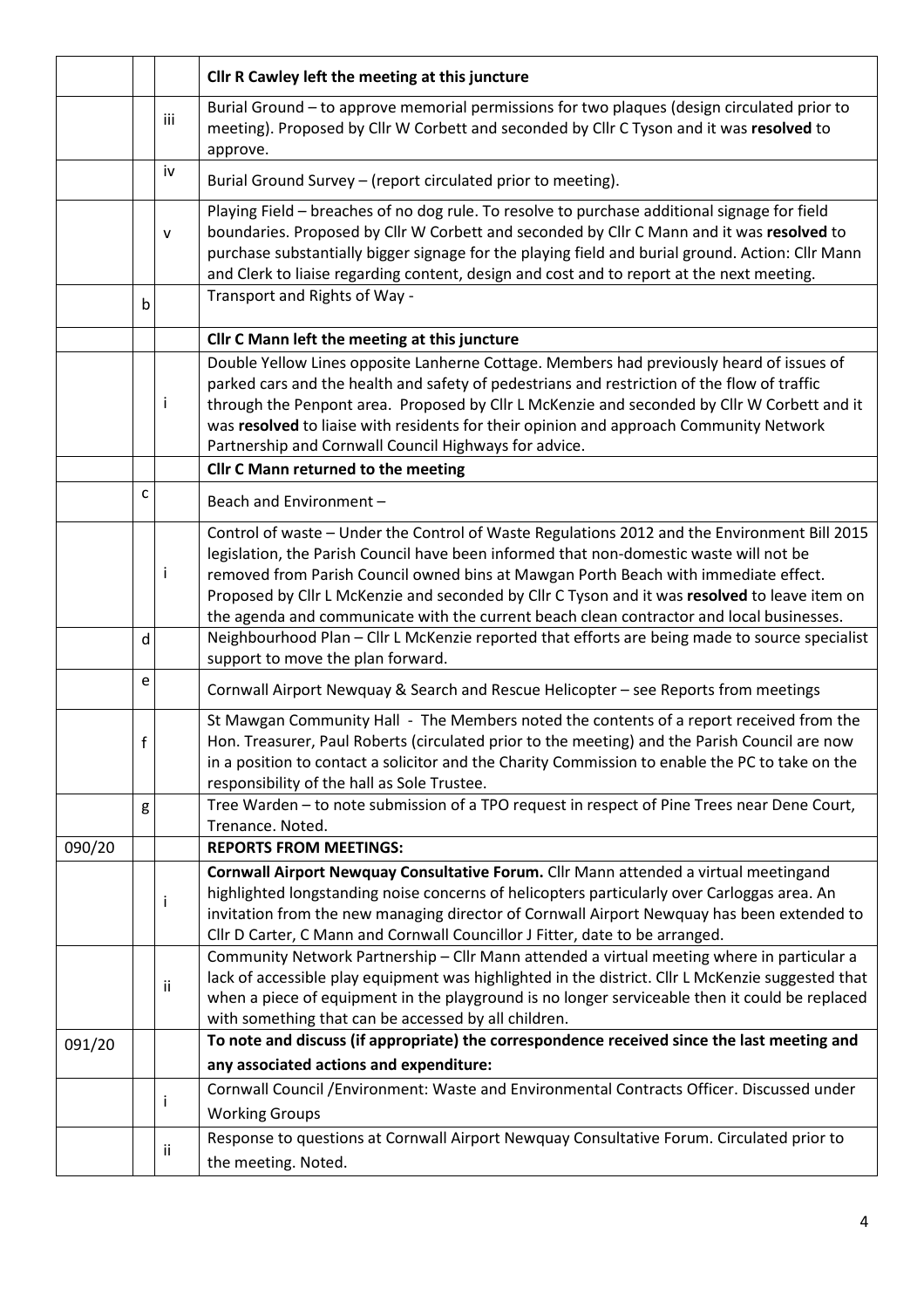|              |                                                                             | iii                                                                                                   | Data Protection - the Clerk reported that a certificate to end 16 October 2021 has been                               |  |  |  |  |
|--------------|-----------------------------------------------------------------------------|-------------------------------------------------------------------------------------------------------|-----------------------------------------------------------------------------------------------------------------------|--|--|--|--|
|              |                                                                             |                                                                                                       | received. Noted.                                                                                                      |  |  |  |  |
| 092/20       |                                                                             |                                                                                                       | <b>FINANCE and LEGISLATION:</b>                                                                                       |  |  |  |  |
|              | a                                                                           |                                                                                                       | To note any income received: Bank Interest: £0.37                                                                     |  |  |  |  |
|              | Grant of Exclusive Right of Burial in respect of A Hawkey - £265.00. Noted. |                                                                                                       |                                                                                                                       |  |  |  |  |
| $\mathsf{b}$ |                                                                             |                                                                                                       | Completion of the limited assurance review for the year ended 31 March 2020: External                                 |  |  |  |  |
|              |                                                                             |                                                                                                       | Auditor Report and Certificate - to consider the matter and decide what, if any, action is                            |  |  |  |  |
|              |                                                                             |                                                                                                       | required (previously circulated). No action required.                                                                 |  |  |  |  |
|              |                                                                             |                                                                                                       | The Accounts and Audit Regulations 2015 (SI 2015/234) - to note that a Notice of Conclusion                           |  |  |  |  |
|              | $\mathsf{C}$                                                                |                                                                                                       | of Audit (circulated), detailing the rights of inspection has been published in the Parish                            |  |  |  |  |
|              |                                                                             |                                                                                                       | Noticeboards and on the PC website, along with the certified AGAR (Sections 1,2,3), and that                          |  |  |  |  |
|              |                                                                             |                                                                                                       | copies of the AGAR are available for purchase by any person. Noted.                                                   |  |  |  |  |
|              | d                                                                           |                                                                                                       | Scribe Accounts Software Licence - to approve renewal from 01/12 x 12 months in the sum of                            |  |  |  |  |
|              |                                                                             |                                                                                                       | £283+VAT. Proposed by Cllr C Mann and seconded by Cllr D Carter and it was resolved to                                |  |  |  |  |
|              |                                                                             |                                                                                                       | approve.<br>Arnold Baker 12 <sup>th</sup> Edition - to resolve to purchase in the sum of £119.00+ VAT & P/P. Proposed |  |  |  |  |
|              | e                                                                           |                                                                                                       | by Cllr D Carter and seconded by Cllr C Mann and it was resolved to purchase.                                         |  |  |  |  |
|              | $\mathbf{f}$                                                                | Internal Control - Clerk to request member of Internal Control Group to undertake 2 <sup>nd</sup> qtr |                                                                                                                       |  |  |  |  |
|              |                                                                             |                                                                                                       | check. Cllr Carter volunteered.                                                                                       |  |  |  |  |
|              |                                                                             |                                                                                                       | Cllr L McKenzie left the room at this juncture and Cllr C Tyson took the position of Chair and                        |  |  |  |  |
|              |                                                                             |                                                                                                       | <b>Cornwall Councillor J Fitter left the meeting</b>                                                                  |  |  |  |  |
|              |                                                                             |                                                                                                       | Accounts - to approve invoices for payment and to be authorised online by Chair, Cllr D Carter                        |  |  |  |  |
|              | g                                                                           |                                                                                                       | and Clerk following the meeting (see below). Proposed by Cllr C Mann and seconded by Cllr D                           |  |  |  |  |
|              |                                                                             |                                                                                                       | Carter and it was resolved to approve.                                                                                |  |  |  |  |
|              |                                                                             |                                                                                                       | Cllr L McKenzie returned to the room and took her seat as Chair                                                       |  |  |  |  |
| 093/20       |                                                                             |                                                                                                       | Notice of items for the next Agenda:                                                                                  |  |  |  |  |
|              |                                                                             |                                                                                                       | (note - no decisions can be taken on any item raised under this heading)                                              |  |  |  |  |
|              |                                                                             | j.                                                                                                    | Recognition of community assistance during Covid 19                                                                   |  |  |  |  |
|              |                                                                             | ii                                                                                                    | Internal Audit Report Response 2019/20                                                                                |  |  |  |  |
|              |                                                                             | iii                                                                                                   | 2021/22 Budget                                                                                                        |  |  |  |  |
| 094/20       |                                                                             |                                                                                                       | Close of meeting 8.10pm                                                                                               |  |  |  |  |

#### **Date of the next meeting: Wednesday 11th November 2020**

If physical meetings are still not possible due to Covid-19 restrictions, a Zoom meeting will be scheduled.

|--|--|

## Schedule of Payments

| <b>Name</b>             | Details                        | Amount  | Min ref<br>Delegated |
|-------------------------|--------------------------------|---------|----------------------|
| Vodafone Ltd            | Mobile phone - August          | 62.26   | decision 22          |
| <b>Cornwall Council</b> | <b>Burial Ground Rates 2/2</b> | 316.00  |                      |
| ICO.                    | Data Protection annual renewal | 40.00   | 221/19(i)            |
| A Hayne                 | Clerk's Salary & Expenses      | 1252.21 | 080/20(e)            |